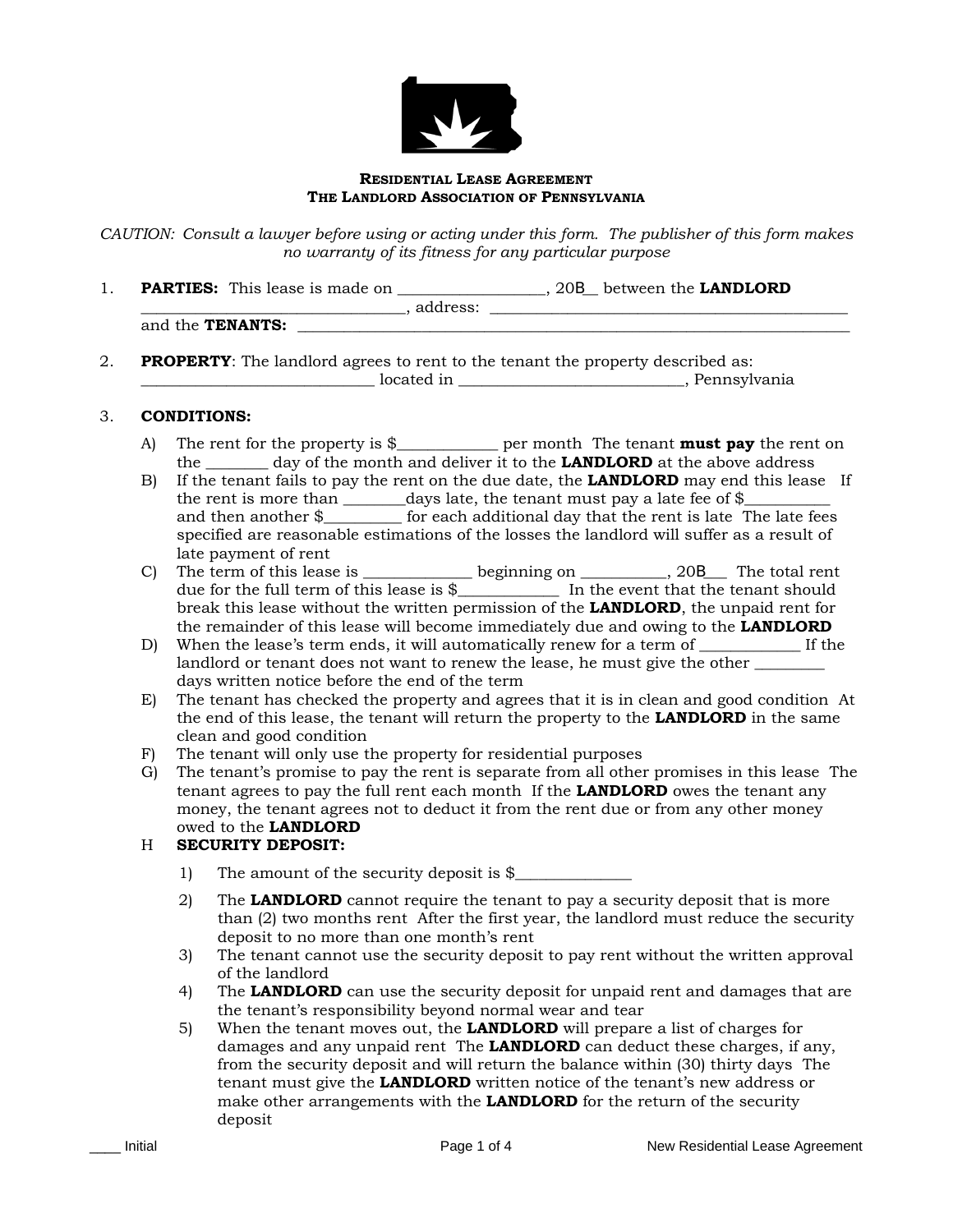## **4. UTILITIES:**

Tenant agrees to pay all utilities and/or services based upon occupancy of the premises  $\text{except\_}$ 

\_\_\_\_\_\_\_\_\_\_\_\_\_\_\_\_\_\_\_\_\_\_\_\_\_\_\_\_\_\_\_\_\_\_\_\_\_\_\_\_\_\_\_\_\_\_\_\_\_\_\_\_\_\_\_\_\_\_\_\_\_\_\_\_\_\_\_\_\_\_\_\_\_\_

\_\_\_\_\_\_\_\_\_\_\_\_\_\_\_\_\_\_\_\_\_\_\_\_\_\_\_\_\_\_\_\_\_\_\_\_\_\_\_\_\_\_\_\_\_\_\_\_\_\_\_\_\_\_\_\_\_\_\_\_\_\_\_\_\_\_\_\_\_\_\_\_\_\_\_\_\_\_\_\_\_\_\_

## **5. OCCUPANTS:**

Guest(s) staying over more than days without the written consent of the **LANDLORD** shall be considered a breach of this agreement **ONLY** the following individuals and/or animals, **AND NO OTHERS** shall occupy the subject residence for more than days unless the expressed written consent of the **LANDLORD** is obtained \_\_\_\_ days in advance:

## **6. LIQUID FILLED FURNISHINGS:**

No liquid filled furniture, receptacle containing more than ten gallons of liquid is permitted without prior written consent and meeting the requirements of the **LANDLORD** Tenant also agrees to carry insurance deemed appropriate by **LANDLORD** to cover possible losses that may be caused by such items

## **7. INSURANCE:**

Tenant acknowledges that **LANDLORD'S** insurance **does not** cover personal property damage caused by fire, theft, rain, war, acts of God, acts of others, and/or any other causes, nor shall **LANDLORD** be held liable for such losses Tenant is hereby advised to obtain his own insurance policy to cover any personal loses

## **8. REPAIRS**

The tenant will notify the **LANDLORD** promptly if any part of the property is damaged or destroyed The tenant is responsible for any damage or destruction done to the property by his actions or negligence, or by the actions or negligence of his family or guests The tenant must make all repairs and replacements to fix such damage or destruction If the tenant fails to do so, the **LANDLORD** may do it and add the expense to the next month's rent

### **9. LANDLORDS ENTRY ONTO PROPERTY:**

The **LANDLORD** can enter the property at reasonable times on (24) twenty-four hours notice to the tenant The **LANDLORD** can enter the property to inspect it; make repairs, alterations or improvements; supply services; or, show the property to prospective buyers, lenders, contractors, insurers, or tenants In **case of emergency**, the **LANDLORD can enter the property at any time without notice to the tenant** 

### **10. TENANT RESPONSIBILITIES:**

All tenants and other people the tenant allows on the property promise to:

- Obey all local, state and federal laws
- B) Keep the property clean and safe
- C) Use all utilities, facilities and fixtures in a safe and reasonable way
- D) ) Promptly remove all trash and debris from the property as required by the landlord and local ordinance
- E) ) Not deliberately or negligently destroy, deface, damage, or remove any part of the property or grounds
- F) Not unreasonably disturb the peace of the landlord, other tenants or neighbors
- G) **Promptly** notify the **LANDLORD** of conditions that need repair
- H) Make no major changes to the property, such as painting, rebuilding, removing, repairing or improving without the **LANDLORD'S** written consent Alterations become the property of the **LANDLORD** The tenant **cannot** remove improvements and the landlord does not have to pay for any changes or improvements made by the tenant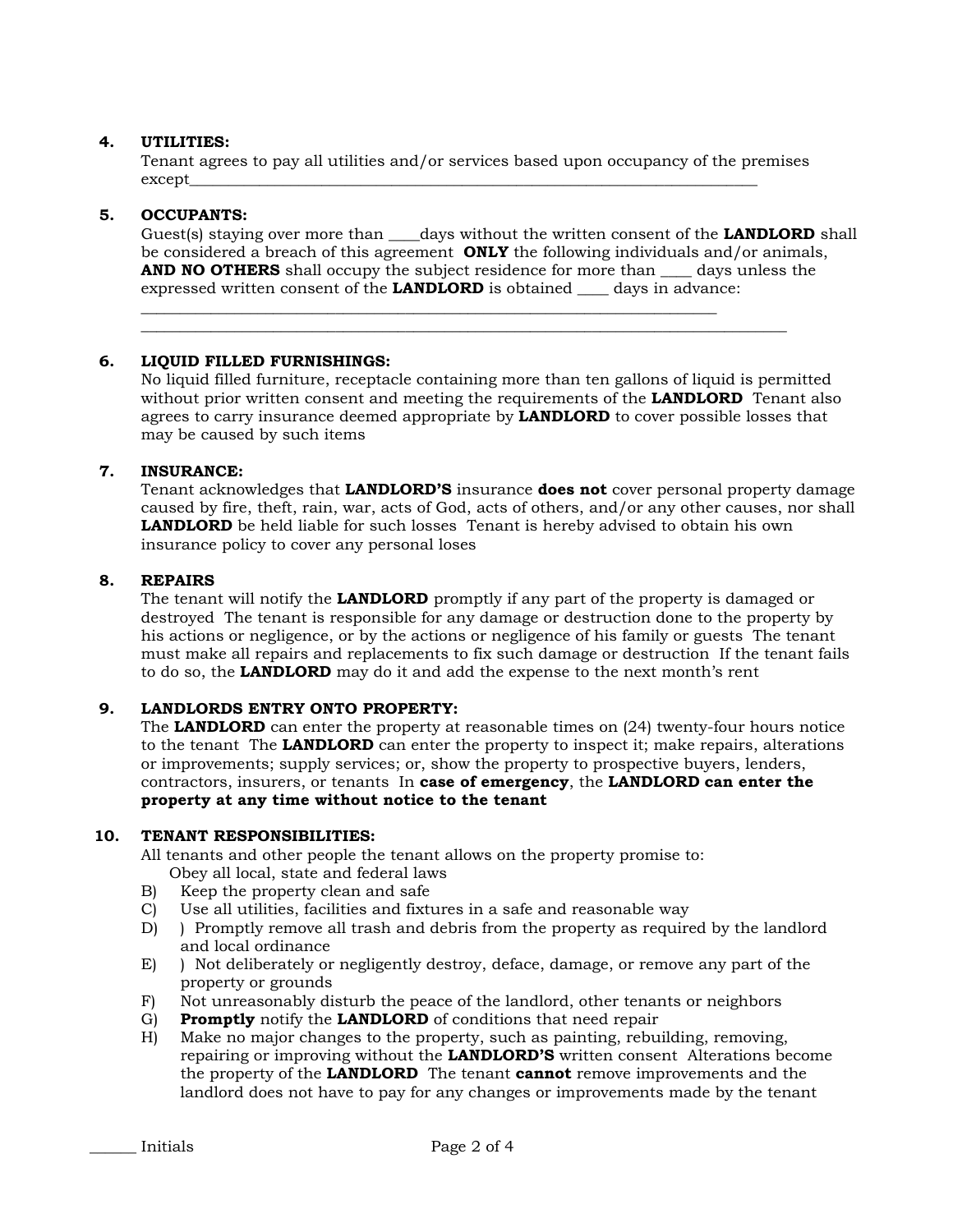- I) Agree **not** to install any external antennae, which shall include but not be limited to antenna for television, CB radio, FM reception, short-wave radio & satellite dish without prior written consent of landlord
- J) Not to bring or keep any pets on the property without the prior written approval by the **LANDLORD**
- K) Allow the **LANDLORD** to put up "for sale," "for rent," or other signs
- L) Move out of the property when the lease ends
- M) Keep nothing on the property that is highly flammable, dangerous or substantially increases the danger of fire or injury

# **11. LANDLORD RESPONSIBILITIES:**

The **LANDLORD** promises to:

- A) Maintain the property and common areas in the manner required by law
- B) Keep the property in good repair and good working order
- C) Continue all services and utilities that the landlord has agreed to provide
- D) Allow the tenant to enjoy the property without interference so long as the tenant obeys all the rules in this lease

## **12. LANDLORD RIGHTS:**

- A) The tenant waives the **Notice To Quit** otherwise required by law This means that the **LANDLORD** may require the tenant vacate and surrender the apartment immediately with no prior notice
- B) If the tenant fails to pay any one-month's rent on or before the due date, or the tenant breaks any other provision in this lease, the **LANDLORD** may end this lease immediately and file a lawsuit to evict the tenant
- C) Besides ending this lease and evicting the tenant, the landlord can sue the tenant for unpaid rent, other damages, losses or injuries If the **LANDLORD** gets a judgment for money against the tenant, the landlord can use the court process to take your personal goods, furniture, motor vehicles and money in banks The **LANDLORD** may also be able to attach your wages to recover money for damages done to the property
- D) The **LANDLORD** may recover reasonable legal fees and costs from the tenant for any legal actions relating to the payment of rent or the recovery of the property

# **13. ABANDONMENT:**

The property will be considered abandoned by the tenant if:

- A) The tenant gives the **LANDLORD** notice that he will not return to the property;
- B) The tenant removes his personal belongings from the property, fails to pay the rent, and does not return for (15) fifteen days;
- C) The tenant fails to pay the rent and does not return to the property for one month; or
- D) The tenant leaves personal belongings in the property after the end of the lease \*If the tenant abandons the property, the **LANDLORD** may enter and relet the property In this case, the **LANDLORD** may also remove and dispose of any personal property left behind by the tenant

## **14. TENANT TRANSFER OF LEASE:**

The tenant **cannot** lease the property to any other person or let any other person take over the tenant's rights and duties under this lease, unless the landlord first gives written approval

# **15. PRIORITY OF LEASE & SALE OF PROPERTY:**

If the **LANDLORD** sells this property, the purchaser can end this lease All mortgages that now or in the future affect the property have a priority over this lease

 If the landlord sells the property, he will give the tenant written notice stating the name, address and phone number of the new landlord and where and to whom to pay rent The landlord must also inform the tenant whether the security deposit was transferred to the new landlord If the landlord does not transfer the security deposit, the landlord must return it to the tenant as described in this lease

# **16. REPORT TO CREDIT/TENANT AGENCIES:**

You are hereby notified that a nonpayment, late payment or breach of any of the terms of this rental agreement may be submitted/reported to a credit and/or tenant reporting agency, and may create a negative credit record on your credit report